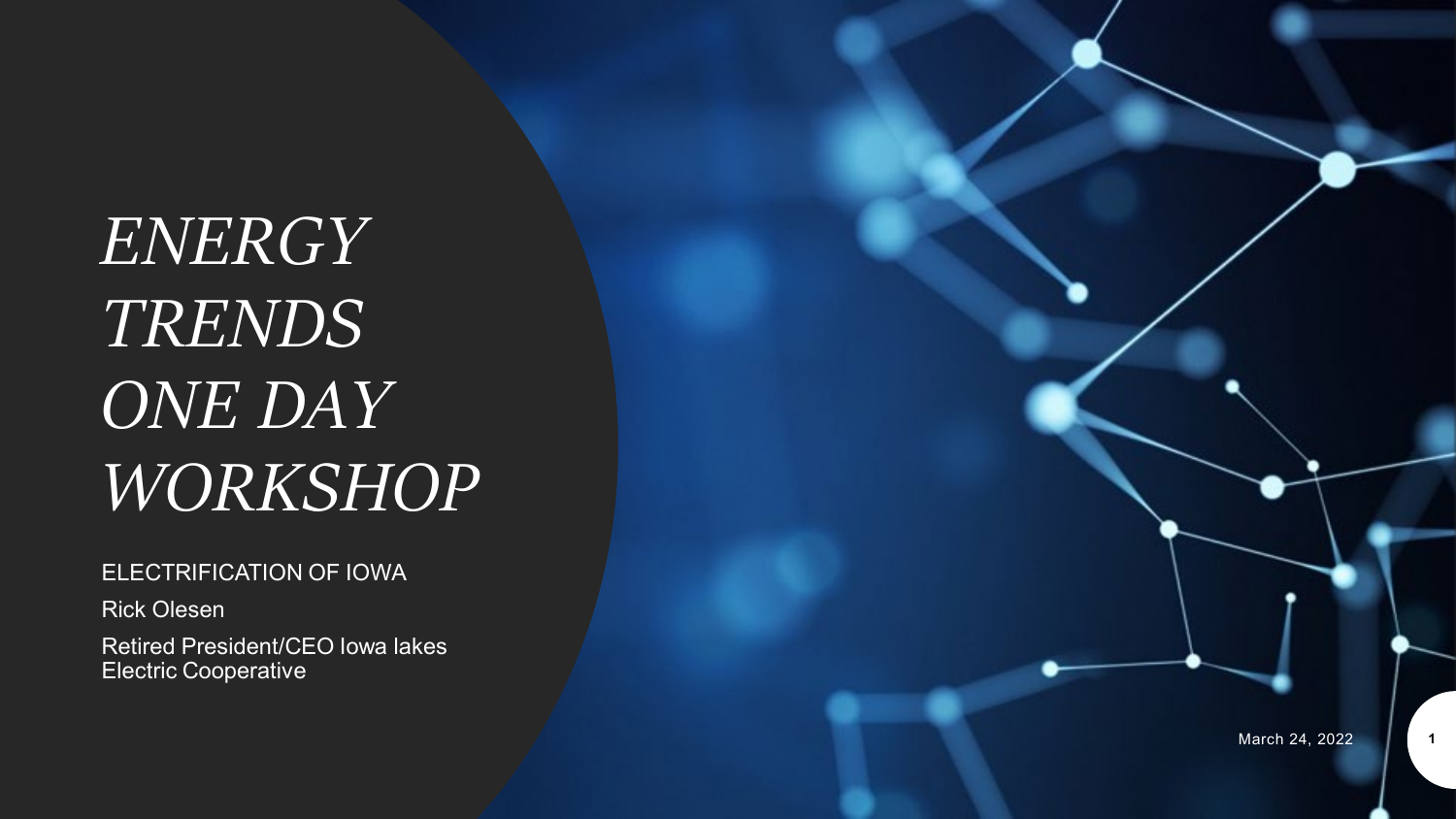#### *My Perspective…*

**40 Years Experience Primarily in Electric Distribution**

**Early Career in an Urban Environment 35 Years in a Rural Environment with Iowa Lakes Electric Cooperative**

> *Energy Sales & Demand Tripled Efficiency & Reliability Increased*

**Led Two Utility Scale Renewable Generation Projects 21 MW Wind Generation Commissioned 2009 140 KW Solar Generation Commissioned 2016**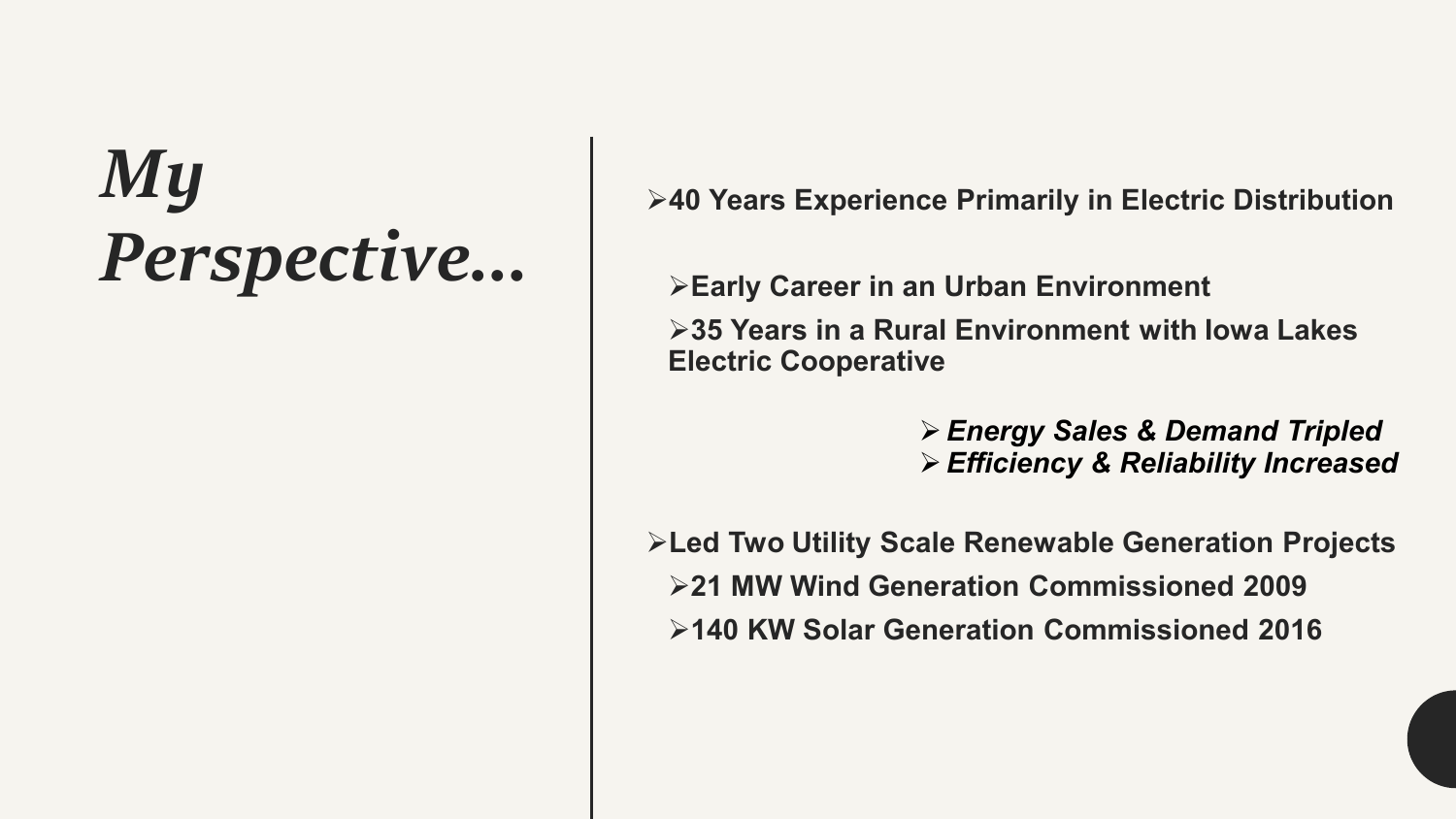# *My*

*Perspective…* **Automation & Integration** *Outage Management System - OMS Automated Metering Infrastructure – AMI Automated Mapping/Staking/Graphical Interface System – GIS Supervisory Control & Data Acquisition - SCADA*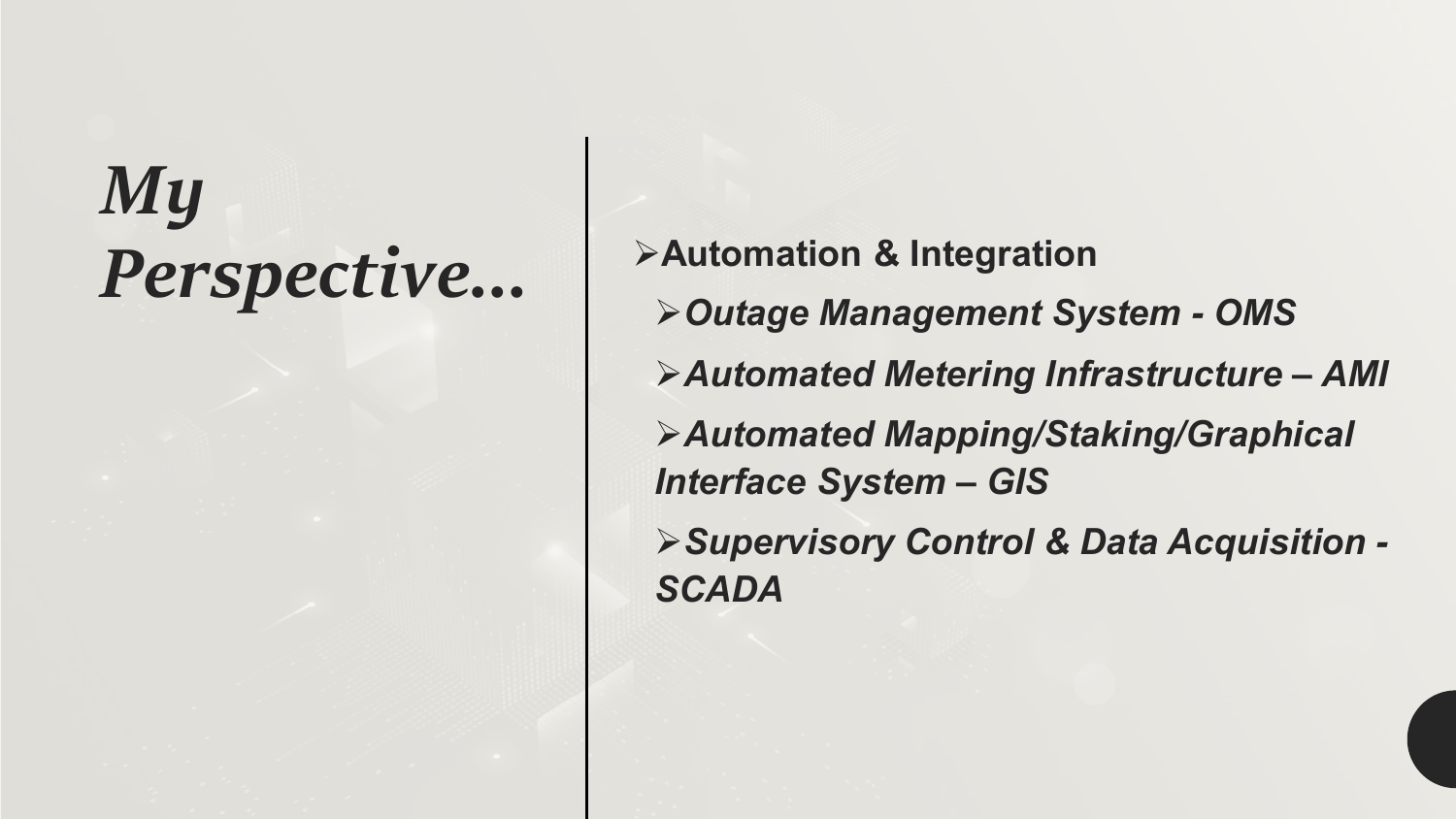### *My Perspective…* **Energy Efficiency Projects**

*DOE Load Management Projects*

- *Water Heater Control*
- *Strategic Voltage Reduction*
- *Power Factor Improvement*

**Demand Response/Peak Shaving**

 *G & T Projects Utility Scale Battery Storage*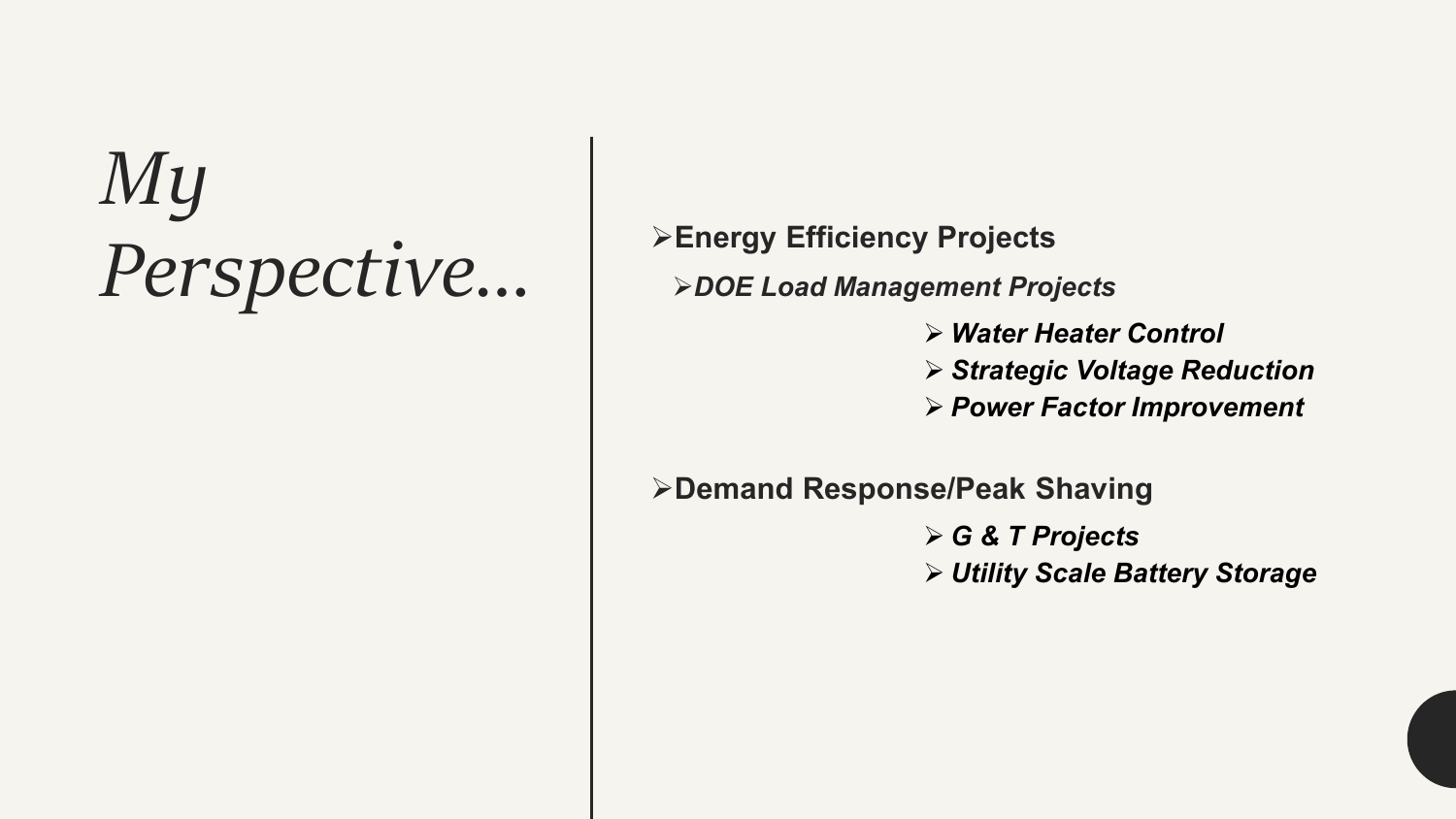## *My Perspective...*  $\left|\begin{array}{c} \rightarrow 40 \text{ Years of Change} \\ \rightarrow \text{Dynamic Change } A \text{ A} \end{array}\right|$

*Dynamic Change Ahead Challenges Ahead* **What Doesn't Change??** *Our Mission – Affordable, Reliable, Energy Delivery* **Balance Between Climate Goals/Energy Demand** *February 2021 – Polar Vortex*

*Energy Security-Economic Security-National Security*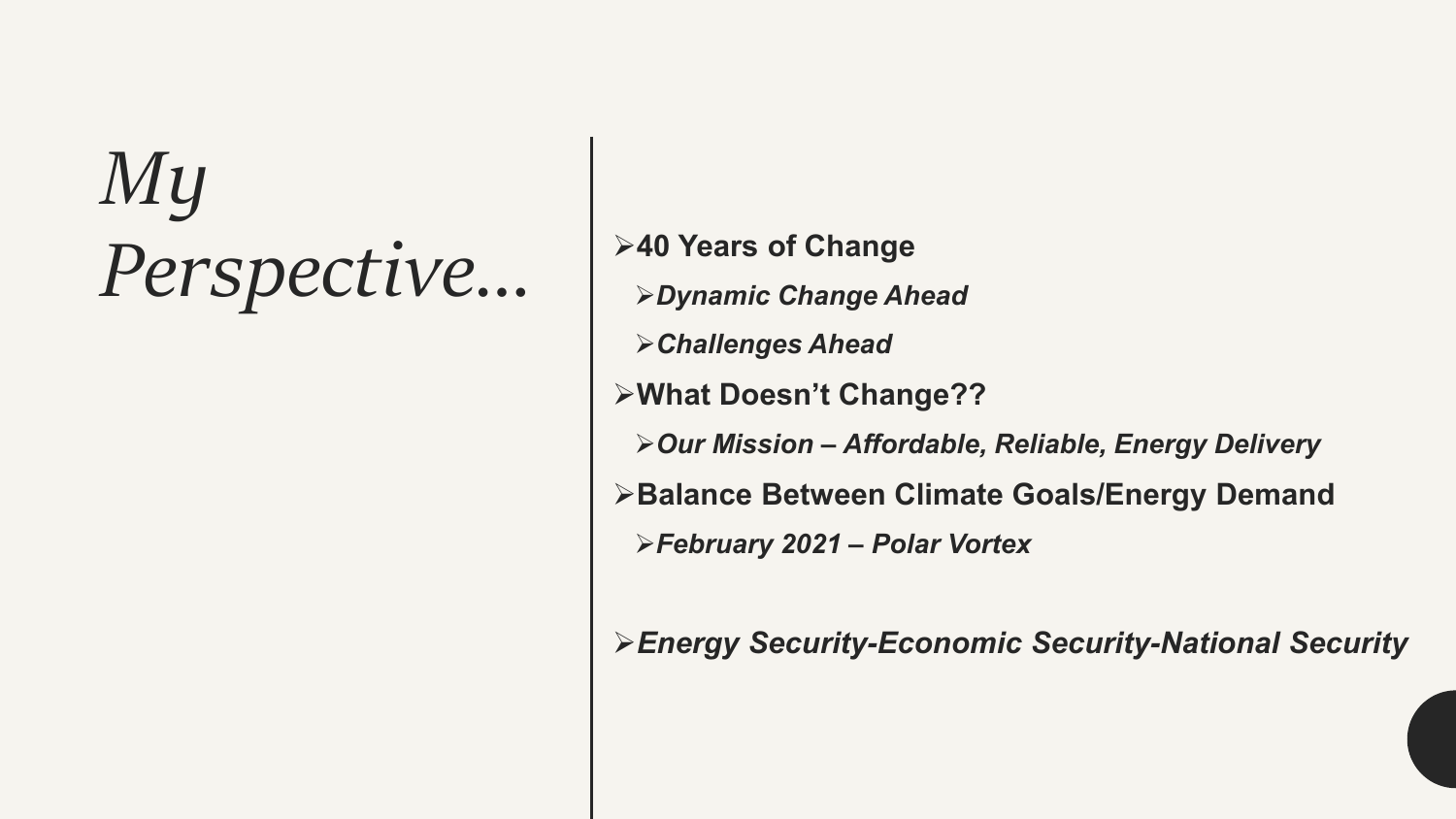#### *The Future…*

**Beneficial Electrification**

**Electric Vehicles/Transportation**

**Generation Landscape**

*Storage*